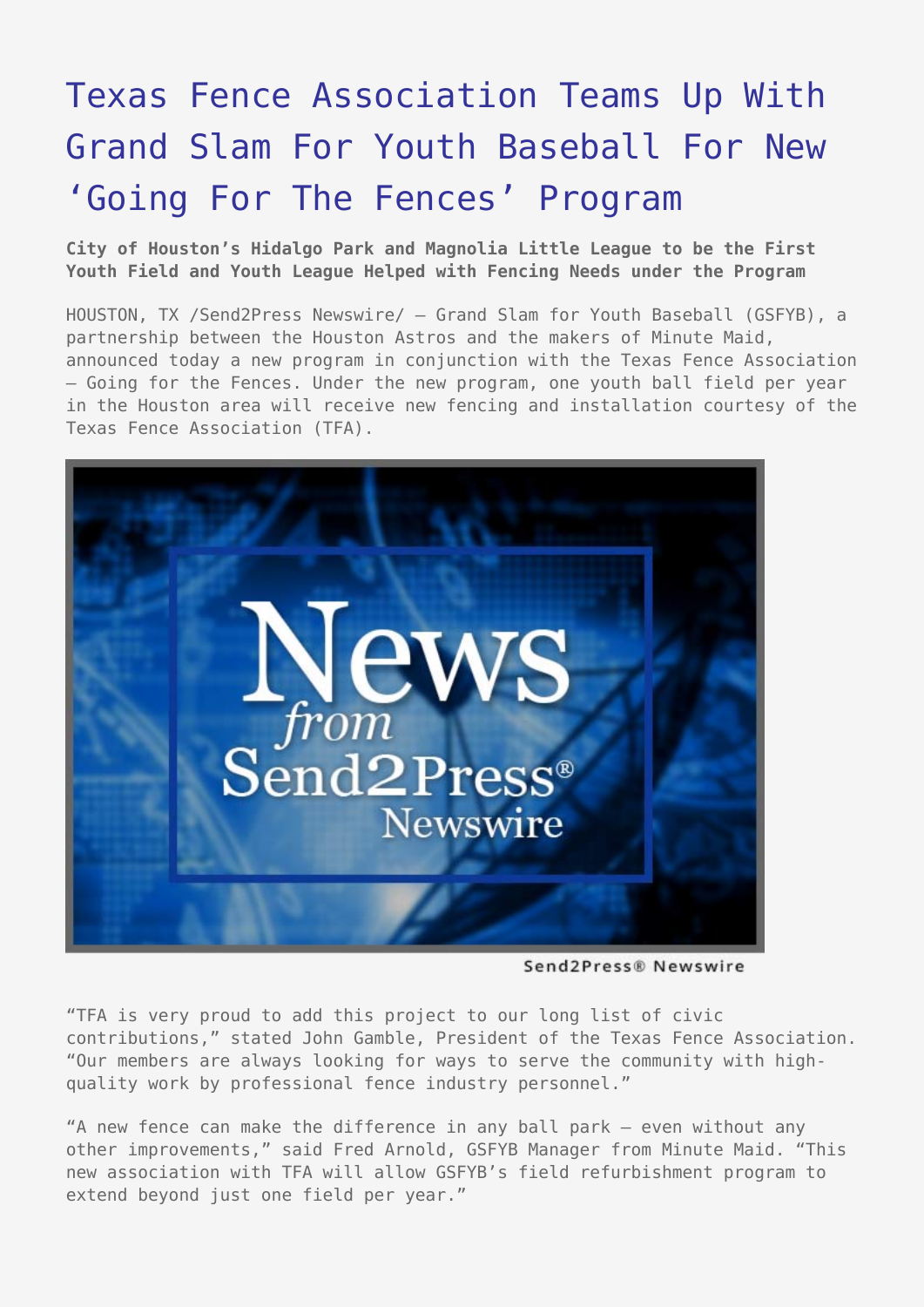The first field to be helped with its fencing needs under Going for the Fences will be the City of Houston's Hidalgo Park, located east of downtown near Houston's Ship Channel. The park is currently the home of the Magnolia Little League. During the month of February, the Texas Fence Association is slated to install new fencing and a backstop at the park to create a third baseball field on a plot of land which currently does not have a fence. Due to a high participation rate by its youth members, the Magnolia Little League has been using the land as a ball field without fences, which presents a safety hazard given its close proximity to the bordering streets.

Going for the Fences is part of the overall field refurbishment efforts of the Grand Slam for Youth Baseball program – a four-tiered community outreach effort that seeks to foster self-confidence, involvement, teamwork, and fun among area children. Each year, GSFYB selects a youth field in the Houston area for a complete refurbishment based on applications submitted to the organization. In November 2004, GSFYB announced that Bobby Beach Memorial Stadium, home to the La Marque/West Texas City Little League, was the third field to be selected for complete refurbishment. Any field (such as Hidalgo Park) that is nominated for the GSFYB complete refurbishment but is not selected is eligible for the Going for the Fences program.

About Texas Fence Association

The Texas Fence Association is one of 25 chapters in the American Fence Association (AFA). Serving North America, AFA is the primary voice for the fence industry with more than 1700 member companies representing thousands of fence professionals. Together with AFA, TFA and the other 24 chapters provide education, fellowship and up-to-date information for all members while giving back to local communities in the form of donated labor, materials and expertise for worthy projects.

About Grand Slam for Youth Baseball

Minute Maid and the Houston Astros teamed up in August 2002 to create Grand Slam for Youth Baseball, a community outreach program designed to make it easier for boys and girls to play, learn about and experience baseball. The program, which seeks to foster self-confidence, involvement, teamwork and fun among area children, is composed of four key components:

1.) sponsorship of Houston Parks and Recreation Department's Youth Baseball Program;

2.) refurbishment of one youth ball field a year;

3.) a baseball-related educational program; and

4.) a fundraising opportunity for youth baseball/softball teams and leagues.

For more information, log on to the Web site at [www.gsfyb.com](http://www.gsfyb.com).

"Coca-Cola" and "Minute Maid" are registered trademarks of The Coca-Cola Company